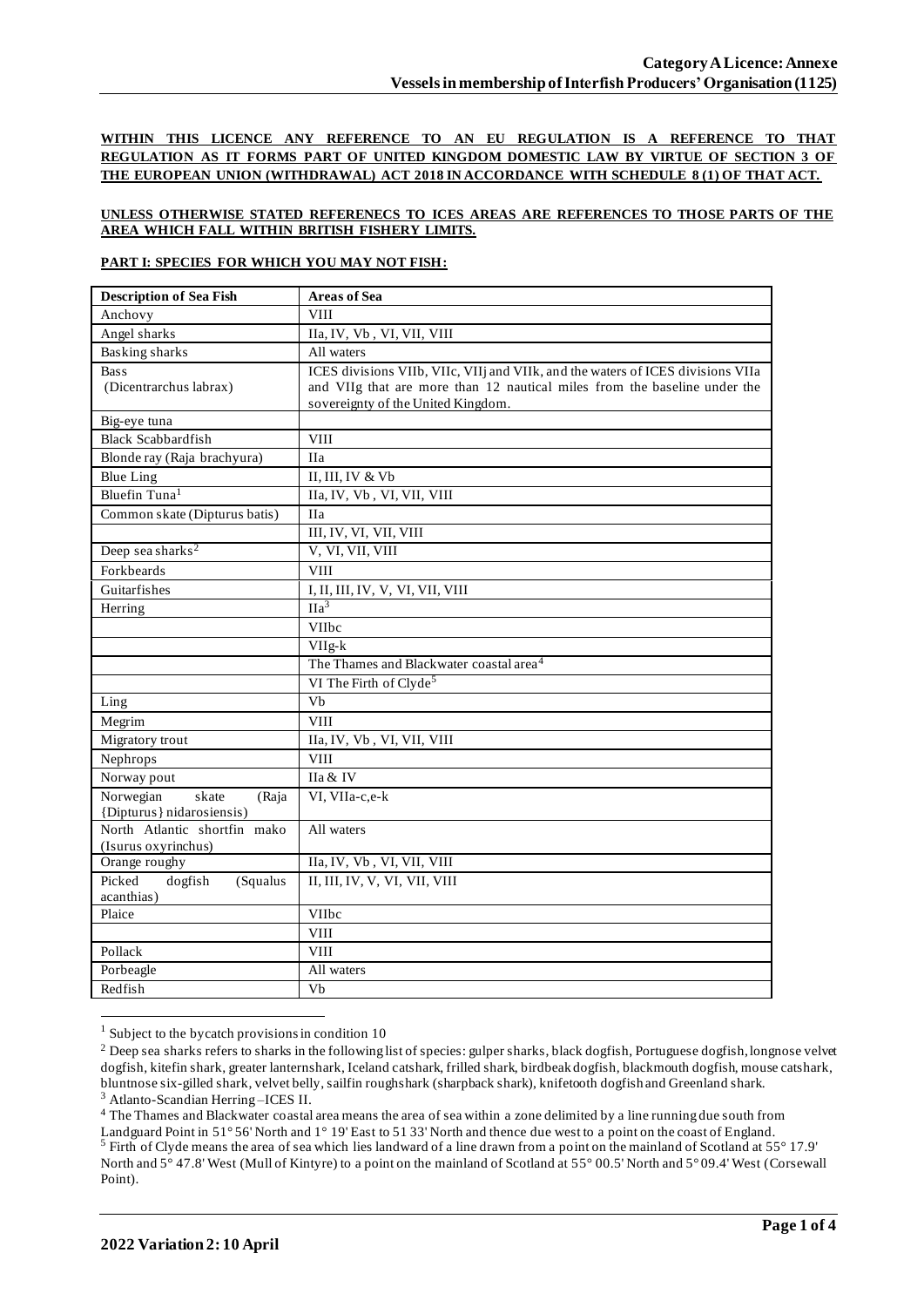| Roundnose Grenadier                             | Ш                                            |  |  |  |
|-------------------------------------------------|----------------------------------------------|--|--|--|
| Salmon                                          | IIa, IV, Vb, VI, VII, VIII                   |  |  |  |
| Sandeels                                        | Scottish Inshore Waters <sup>6</sup>         |  |  |  |
| Skates and Rays                                 | <b>VIII</b>                                  |  |  |  |
| Small-eyed<br>(Raja<br>ray<br>microocellata)    | IIa, IV, VIa, VIb, VIIa-c, VIIe and VIIh-k   |  |  |  |
| Smooth<br>lanternshark<br>(Etmopterus pusillus) | IIa, IV                                      |  |  |  |
|                                                 | I, V, VI, VII, VIII                          |  |  |  |
| Sole                                            | <b>VIIbc</b>                                 |  |  |  |
|                                                 | <b>VIII</b>                                  |  |  |  |
| Starry Ray (Amblyraja radiata)                  | IIa, IIIa, IV, VIId                          |  |  |  |
| Thornback ray (Raja clavata)                    | <b>IIIa</b>                                  |  |  |  |
| Tope shark (Galeorhinus galeus)                 | When taken with longlines in IIa, IV; and in |  |  |  |
|                                                 | I, V, VI, VII, VIII                          |  |  |  |
| Undulate Ray (Raja undulata)                    | VI                                           |  |  |  |
| White sharks                                    | IIa, IV, Vb, VI, VII, VIII                   |  |  |  |
| White Skate (Rostroraja alba)                   | VI, VII, VIII                                |  |  |  |
| Whiting                                         | <b>VIII</b>                                  |  |  |  |

# **SPECIES FOR WHICH YOU MAY NOT FISH CONTINUED**

| <b>SPECIES</b>       | <b>SEA AREAS</b>                                                              |
|----------------------|-------------------------------------------------------------------------------|
|                      | VI: Vb                                                                        |
| Greater Silver Smelt | <b>IIa</b>                                                                    |
| Lemon Sole & Witches | IIa and IV                                                                    |
| Ling                 | <b>IIa</b>                                                                    |
| Tusk                 | <b>IIa</b>                                                                    |
| Mackerel             | IVa Flexibility box <sup>7</sup> (Seasonal closure 15th February – 31st July) |

### DEEP SEA

| <b>Black Scabbardfish</b> | IIa & IV          |
|---------------------------|-------------------|
|                           | Vb, VI, VII       |
| <b>Blue Ling</b>          | IIa & IV          |
|                           | Vb, VI, VII       |
| Forkbeards                | IIa & IV          |
| Greenland Halibut         | IIa & IV, Vb & VI |
| Roundnose Grenadier       | <b>VIII</b>       |

#### **PART II: QUOTA LIMITATIONS OF TAC STOCKS**

#### **LICENCE HOLDERS ARE REMINDED THAT QUOTA LIMITS ARE IN LIVE WEIGHT.**

For the conversion factors that apply see the bottom of this Annexe.

<sup>&</sup>lt;sup>6</sup> "Scottish inshore waters" means the sea adjacent to the coast of Scotland and to the landward of a limit of 6 nautical miles from the baseline from which the territorial sea is measured, up to the mean high water mark of ordinary spring tides.

 $^7$  Mackerel caught in ICES Division IVa in the periods between 1 August and 15 February shall be recorded against the Western mackerel quota. All other catches of mackerel in ICES Division IVa shall be recorded against the North Sea mackerel quota and shall be subject to any quota limitations set out at **Part II** of this **Annex**.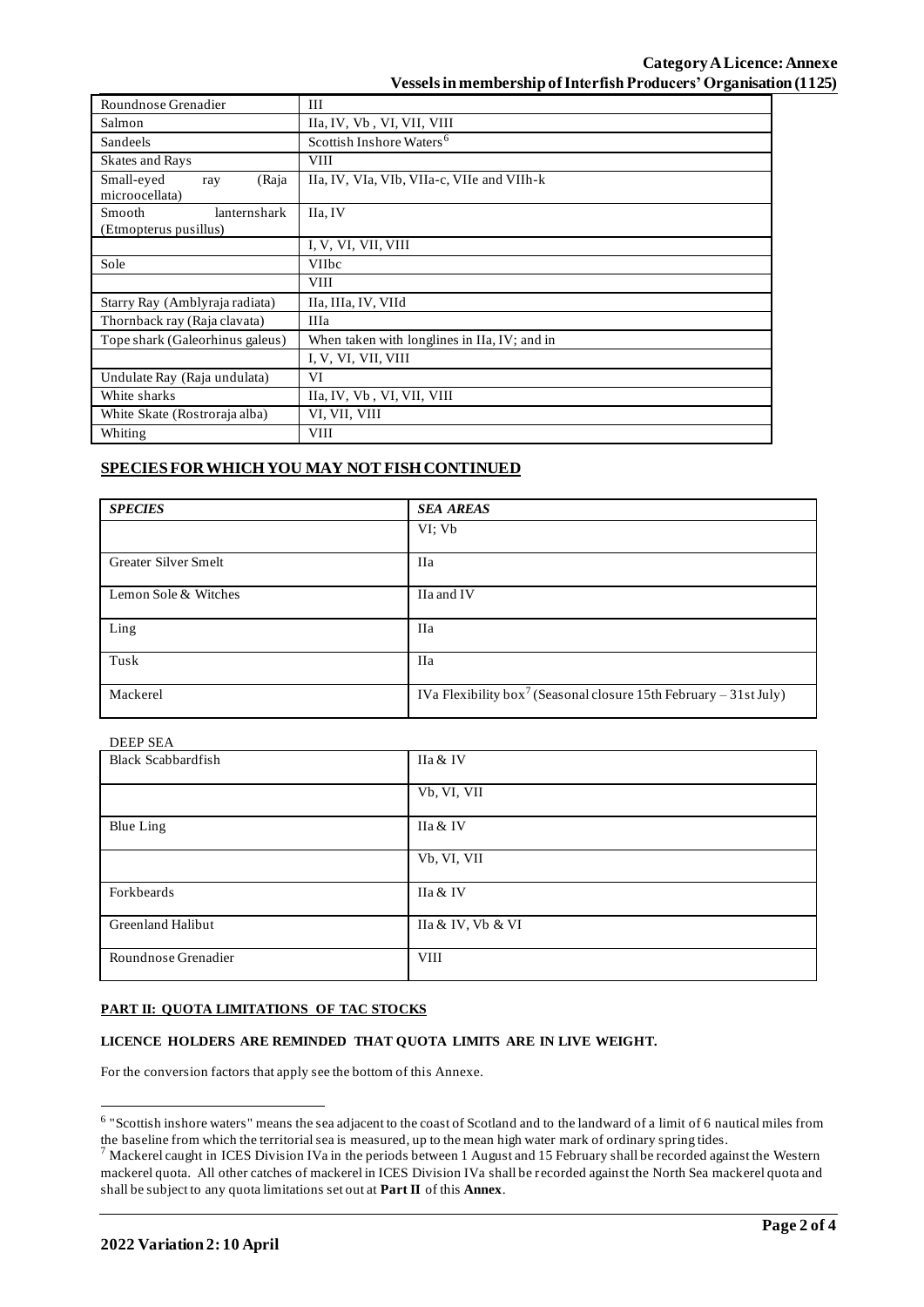| <b>TAC SPECIES</b>                  | <b>SEA AREA</b>       | <b>OUOTA LIMIT/ MONTH</b><br><b>(UNLESS OTHERWISE</b><br><b>STATED</b> ) |
|-------------------------------------|-----------------------|--------------------------------------------------------------------------|
| Greater Silver Smelt                | IV                    | $0.1$ tonne per trip                                                     |
| Small-eyed ray (Raja microocellata) | $VIIf-g$              | 1.5 tonnes                                                               |
|                                     |                       |                                                                          |
| <b>DEEP-SEA SPECIES</b>             | <b>SEA AREA</b>       |                                                                          |
| Alfonsinos                          | IV, Vb, VI, VII, VIII |                                                                          |
| Red seabream                        | VI, VII, VIII         |                                                                          |
| Roundnose grenadier                 | IIa, IV               |                                                                          |

A quota limitation of **100 kgs per fishing trip** will apply, either singly or collectively, to the above deep-sea stocks in the sea areas described.

## **Live weight shall be calculated by multiplying landed weight by the conversion factors set out below**.

| <b>Species</b>              | Code       | Gutted | Gutted &<br>Headed | Fillets | <b>Parts</b>     |
|-----------------------------|------------|--------|--------------------|---------|------------------|
| Anglerfish                  | ANF        | 1.22   | 3.0                |         | $3.0^{8}$        |
| <b>Bass</b>                 | <b>BSE</b> | 1.125  |                    | 2.7     |                  |
| <b>Blue Whiting</b>         | <b>WHB</b> | 1.15   |                    |         |                  |
| <b>Brill</b>                | <b>BLL</b> | 1.09   | 2.7                |         |                  |
| $\mathrm{Cod}$              | <b>COD</b> | 1.17   | 1.7                | 2.6     | 1.389            |
| Conger Eel                  | <b>COE</b> | 1.125  |                    | 2.7     |                  |
| Common Dab                  | <b>DAB</b> | 1.11   | 1.39               |         |                  |
| Common Sole                 | SOL        | 1.04   |                    | 2.5     |                  |
| Flounder                    | <b>FLE</b> | 1.08   |                    | 2.7     | $1.39^{10}$      |
| Greenland Halibut GHL       |            | 1.08   |                    |         |                  |
| Halibut                     | <b>HAL</b> | 1.08   |                    | 2.7     |                  |
| Haddock                     | <b>HAD</b> | 1.17   | 1.46               | 2.6     |                  |
| Hake                        | <b>HKE</b> | 1.11   | 1.4                | 2.6     |                  |
| Herring                     | <b>HER</b> | 1.12   | 1.19               |         |                  |
| Horse Mackerel              | JAX        | 1.08   |                    |         |                  |
| Lemon Sole                  | LEM        | 1.05   |                    | 2.5     |                  |
| Ling                        | LIN        | 1.14   | 1.32               | 2.64    | $2.8^{11}$       |
| Mackerel                    | <b>MAC</b> | 1.09   |                    |         |                  |
| Megrims                     | LEZ        | 1.06   |                    | 2.5     |                  |
| Mullet                      | <b>MUL</b> | 1.125  |                    | 2.7     |                  |
| Nephrops                    | <b>NEP</b> |        |                    |         | 3.0 <sup>6</sup> |
| Plaice                      | <b>PLE</b> | 1.05   | 1.39               | 2.4     |                  |
| Pollack                     | <b>POL</b> | 1.17   | 1.36               | 2.7     |                  |
| Redfish                     | <b>RED</b> | 1.19   |                    |         |                  |
| Red Mullet                  | <b>MUR</b> | 1.125  |                    | 2.7     |                  |
| Saithe                      | <b>POK</b> | 1.19   | 1.44               | 2.9     |                  |
| Skates & Rays <sup>12</sup> |            | 1.13   |                    |         | $2.09^{13}$      |
| Picked dogfish              | <b>DGS</b> | 1.35   |                    | 2.7     | $2.52^{8}$       |
| Tope                        | GAG        | 1.125  |                    |         |                  |
| Turbot                      | <b>TUR</b> | 1.09   |                    | 2.7     |                  |
| Tusk                        | <b>USK</b> | 1.14   |                    |         |                  |
| Whiting                     | WHG        | 1.18   | 1.41               | 2.7     |                  |
| Witch                       | <b>WIT</b> | 1.06   |                    | 2.7     |                  |

<sup>8</sup> Tails

<sup>9</sup> Headed

<sup>10</sup> Gutted, headed and skinned

<sup>11</sup> Gutted and salted

 $12$  Species specific codes and ID guides are available from your local fisheries office

<sup>13</sup> Wings